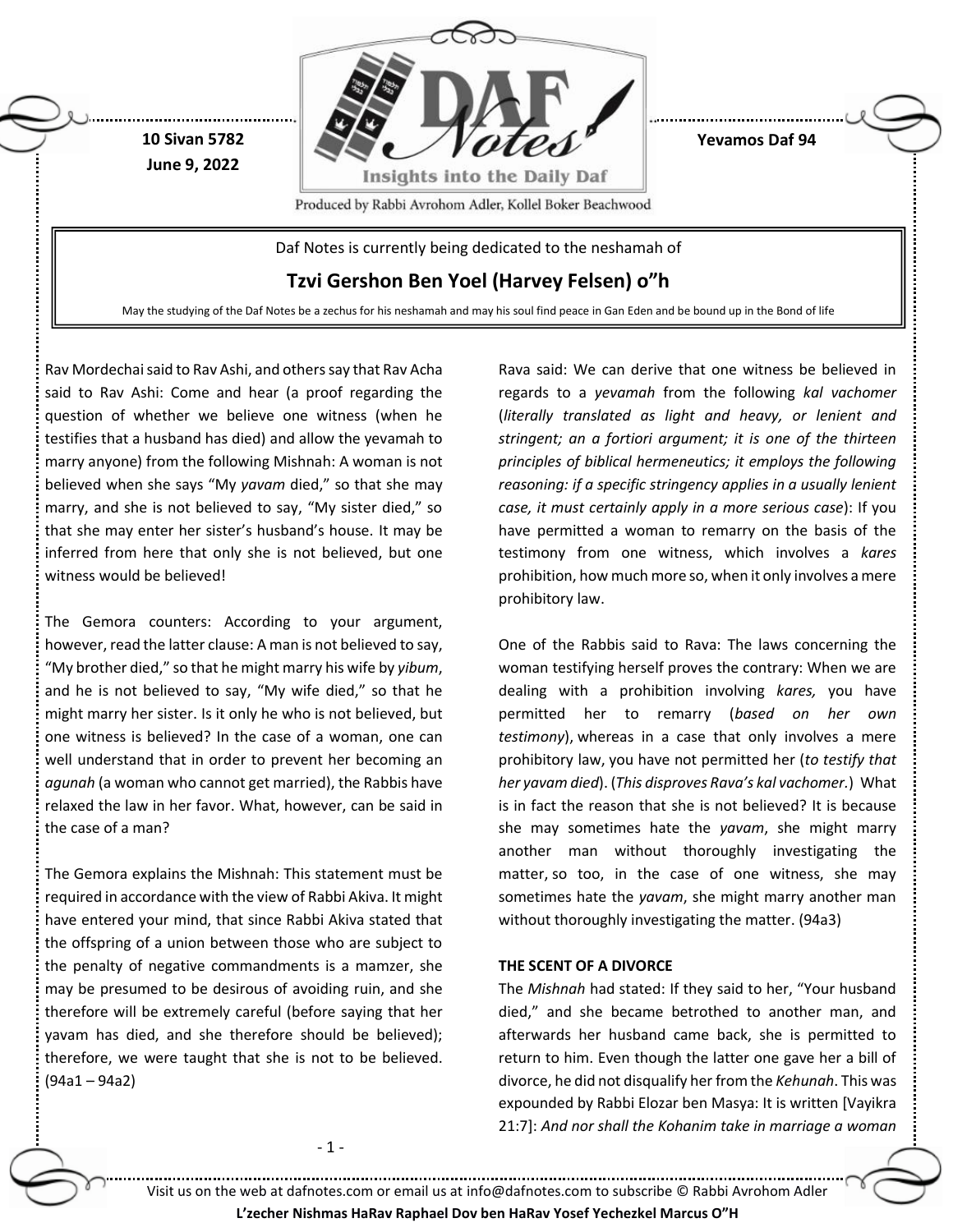

*divorced from her husband*. This teaches us that a woman who is divorced from her legal husband is forbidden to be married to a *Kohen*, but a woman divorced from a man who is not her husband will not disqualify her.

Rav Yehudah said in the name of Rav: Rabbi Elozar could have expounded from this verse a pearl, but instead, he expounded from it only a shard (*it is obvious that a letter of divorce received from a man to whom the woman is not married to is pointless, and it would not render her ineligible to marry a Kohen*).

What is the pearl that he could have expounded? He could have expounded that which we learned in the following *Baraisa*: It is written [Vayikra 21:7]: *Nor shall the Kohanim take a woman divorced from her husband.* This teaches us that even if she was divorced from her husband alone (*if the husband inserted in the letter of divorce a clause forbidding her to marry anyone else*), she becomes disqualified from marrying a *Kohen*. And this is what is meant when it is stated: The scent of the divorce can disqualify a woman from marrying a *Kohen*. (94a3)

#### **THE WIFE WENT OVERSEAS**

The *Mishnah* states: If one's wife went overseas, and they came and said to him, "Your wife died," and he married her sister, and afterwards his wife returned, she is permitted to return to him. He is permitted to marry the relatives of the second one, and the second one is permitted to his relatives. And if the first one died, he is permitted to marry the second.

If they said to him, "Your wife died," and he married her sister, and afterwards they said to him, "She was alive (*when you married the sister*), and she died (*since then*)," the first child (*the one conceived prior to his wife's death*) is a *mamzer*, and the last one (*the one conceived after his wife's death*) is not a *mamzer*.

Rabbi Yosi says: Whoever disqualifies others, disqualifies himself as well, and whoever does not disqualify others, does not disqualify himself either. (*This statement will be explained on Daf 95b.*) (94a4 – 94b1)

### **HIS WIFE AND BROTHER-IN-LAW WENT OVERSEAS**

The *Mishnah* had stated: If one's wife went overseas, and they came and said to him, "Your wife died," and he married her sister, and afterwards his wife returned, she is permitted to return to him.

The *Gemora* comments: This halachah would be correct even if his wife and his wife's sister's husband both went overseas. He heard that they died (*through two witnesses*), and married his wife's sister. They both subsequently returned. The halacha is as follows: His wife's sister is forbidden to remain with her previous husband (*as we previously learned, that a woman who marries on the basis of testimony that her husband died, and then he returns, she cannot return to her husband*), but his own wife is permitted to him. We do not say that since his wife's sister is forbidden to remain with her husband, his wife should be prohibited to him. (94b1 – 94b2)

# **RABBI AKIVA'S ADDITIONS**

The *Mishnah* had stated: If one's wife went overseas, and they came and said to him, "Your wife died," and he married her sister, and afterwards his wife returned, she is permitted to return to him.

The *Gemora* comments: It would seem that our *Mishnah* is not in accordance with Rabbi Akiva's opinion, for if the *Mishnah* would be following Rabbi Akiva's opinion, the wife should be forbidden to him on account of being the sister of his divorcee. For it was taught in the following *Baraisa*: All of the women involved in an incestuous marriages forbidden in the Torah, do not require a letter of divorce from the man who married them except a married woman who remarried in accordance with a decision of a *Beis Din*. Rabbi Akiva adds: Even a brother's wife and his wife's sister. And since Rabbi Akiva has stated that one who marries his wife's sister will require a letter of divorce, his wife should be forbidden to him because his wife is now the sister of his divorcee. (*This*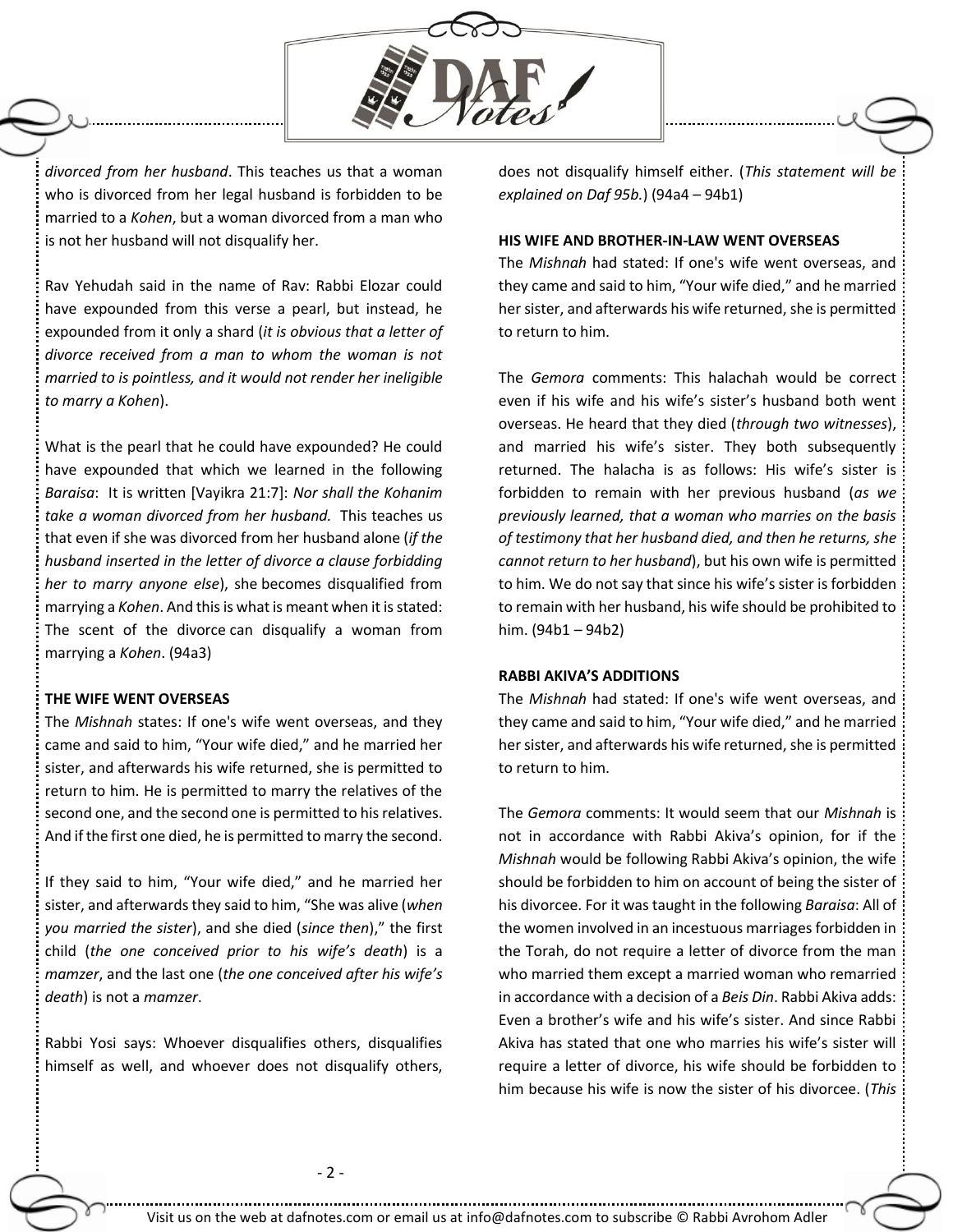

*proves that the Mishnah does not follow Rabbi Akiva's opinion. The Tanna of the Mishnah would maintain that one who marries his wife's sister does not require a letter of divorce.*)

The *Gemora* objects to this proof: Did we not learn the Rav Gidel said in the name of Rav Chiya bar Yosef in the name of Rav: What is Rabbi Akiva's case of his brother's wife? It is where a man's brother, betrothed (*but did not consummate the marriage with nisuin*) a woman and went overseas, and the husband, upon hearing that his brother died, married his brother's wife. If the brother should return, Rabbi Akiva rules that the husband is required to issue a letter of divorce to his brother's wife. The reason that this is required is because people might say that the brother had attached a certain unfulfilled condition to the betrothal and that the husband had lawfully married her. (*And so, in order that it should not be suspected that a lawful marriage had been dissolved without a letter of divorce, it was enacted, as a preventive measure, that a letter of divorce be issued*.) And what is the case of the wife's sister? It is where a man betrothed a woman and she went overseas, and the husband, upon hearing that his wife died, married her sister. If the wife should return, Rabbi Akiva rules that the husband is required to issue a letter of divorce to his wife's sister. The reason that this is required is because people might say that the husband had attached a certain unfulfilled condition to the betrothal of his original wife and that the husband had lawfully married her sister. (*And so, in order that it should not be suspected that a lawful marriage had been dissolved without a letter of divorce, it was enacted, as a preventive measure, that a letter of divorce be issued*.)

However, in respect to our *Mishnah*'s case, which is dealing with a *nisuin*, there is no such concern. (*It is highly unlikely that a person will attach a condition to a nisuin because nisuin involves marital relations between the husband and the wife. If the condition was not fulfilled, all of their cohabitations would be retroactively rendered illicit.*) Even Rabbi Akiva would admit that a letter of divorce is not required. (*Our Mishnah can therefore be in accordance with Rabbi Akiva.*) (94b2 – 94b4)

Rav Ashi said to Rav Kahana: If our Mishnah represents the view of Rabbi Akiva, one's mother-in-law should also be mentioned, since Rabbi Akiva was heard to state: Cohabiting with a man's mother-in law after the death of his wife is not punishable by burning (implying that it would be permitted)! For it was taught in a Baraisa (*regarding a person who cohabits with his mother-in-law*): *In fire shall they burn him and them* (*es-hen*). This means him and one of them; these are the words of Rabbi Yishmael. Rabbi Akiva says: Him and both of them. Now, according to Abaye who says that they argue regarding the implication of the verse - that Rabbi Yishmael says: *Him and them* means him and one of the women are written in the verse (as in Greek, the word "*hina*" means one, *and the verse here uses the word es-hen*); and Rabbi Akiva holds that the verse means him and both of them; - accordingly, it is understandable (that the Mishnah does not include this case, for everyone agrees – even R' Akiva – that cohabiting with one's mother-in-law after his wife's death is forbidden). But, according to Rava, who says that they argue regarding whether or not cohabiting with one's mother-in-law after his wife's death is punishable by burning (where Rabbi Yishmael holds he is liable to be burned, while Rabbi Akiva seemingly says that this is permitted); then the case of marriage of a man's mother-inlaw (after his wife's death) should also have been mentioned!?

Rav Kahana replied: Granted that the verse has excluded her from the penalty of burning, but has the verse, however, excluded her from the prohibition? [Of course not! They both agree that it is forbidden. Omitting this case does not demonstrate that the Mishnah is in disagreement with R' Akiva.] (94b4 – 94b5)

# **DISTINCTION BETWEEN THE WIFE TRANSGRESSING AND THE HUSBAND**

The *Mishnah* had stated: If one's wife went overseas, and they came and said to him, "Your wife died," and he married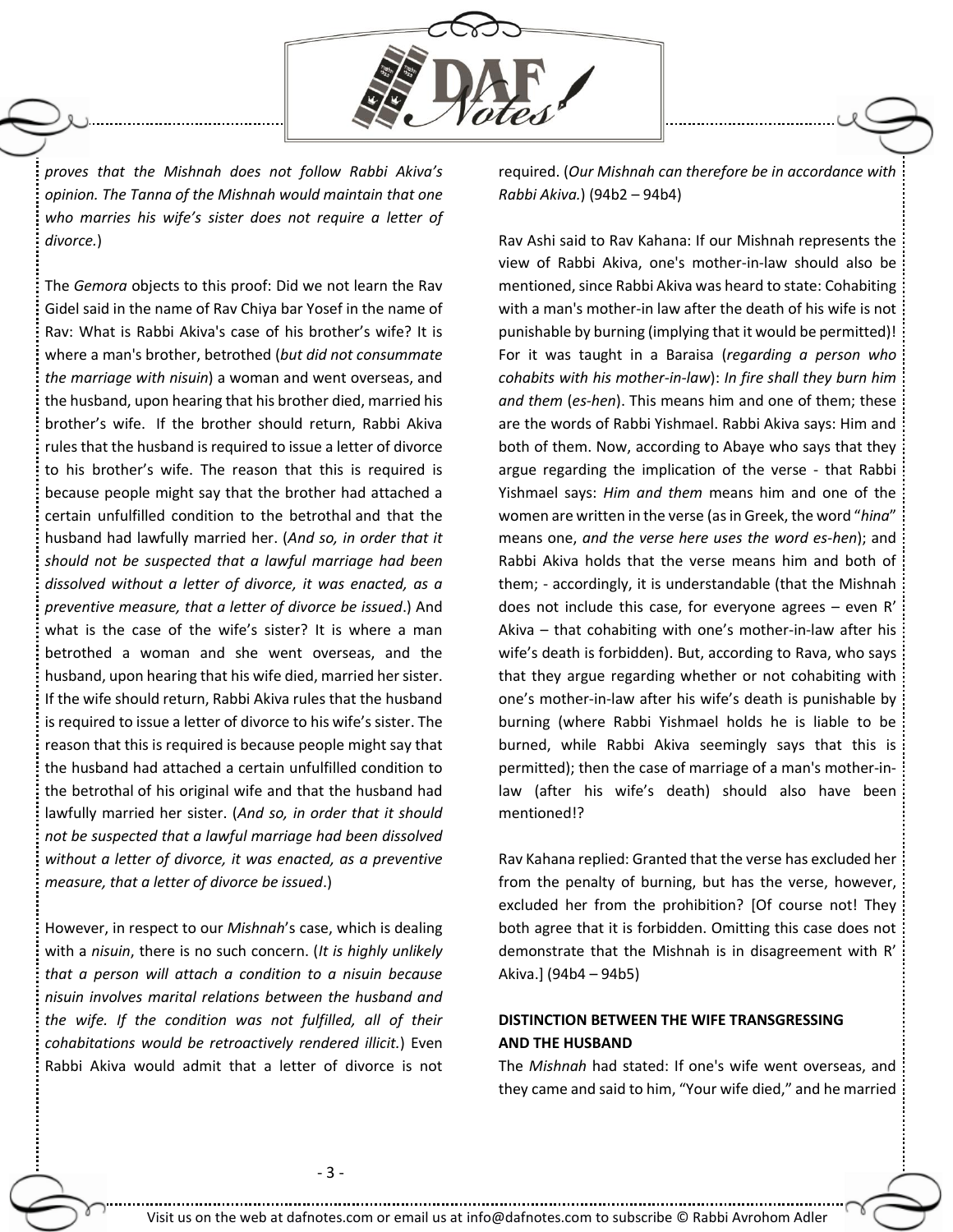

her sister, and afterwards his wife returned, she is permitted to return to him.

The *Gemora* asks: Shouldn't the wife become forbidden to the husband because he engaged in cohabitation with her sister, in the same manner that a woman whose husband went overseas becomes forbidden to him if she had cohabitation with another man?

The *Gemora* answers: The two cases are not comparable. If one's wife willingly commits adultery, she is Biblically forbidden to her husband; therefore, if she transgresses inadvertently, the Rabbis decreed that she is also forbidden to her husband. However, regarding the case of one's wife's sister, where his wife is not Biblically forbidden to him even if he willingly cohabits with her sister, the Rabbis did not decree that his wife should be prohibited to him in a case where he transgresses inadvertently. (94b5 – 95a1)

#### **INSIGHTS TO THE DAF**

# **ONE WITNESS IS BELIEVED TO PERMIT THE HUSBAND TO MARRY HIS WIFE'S SISTER**

The *Gemora* states: If one's wife and his wife's sister's husband both went overseas and he heard that they died, and he went and married his wife's sister. They both subsequently returned. The halachah is as follows: His wife's sister is forbidden to remain with her previous husband (*as we previously learned, that a woman who marries on the basis of testimony that her husband died, and then he returns, she cannot return to her husband*), but his own wife is permitted to him. We do not say that since his wife's sister is forbidden to remain with her husband, his wife should be prohibited to him.

Rashi learns that the wife's death became known through the testimony of one witness. Tosfos Rid and Maharsha ask that a single witness is only believed to permit a woman to remarry because we do not want her to remain an *agunah*; how can Rashi write that the husband married the sister on the basis of the testimony of a single witness?

The Maharsha answers that the husband erroneously thought that a single witness is believed that his wife died, and he is therefore permitted to marry her sister.

Additionally, he suggests that Rashi maintains that just as a single witness is believed to permit a married woman to marry because we do not want her to remain an *agunah*, so too, the Rabbis permitted the prohibition of a wife's sister because of *agunah*.

The Netziv disagrees and says that in general, a single witness would not be believed to permit the prohibition of a wife's sister; however, in a case where he is believed that the husband died for the purpose of allowing the wife to remarry, he is also believed that the wife died, thus permitting the husband to marry her sister.

Tosfos s.v. v'af al gav states that there were two witnesses that his wife died because otherwise, he would not be permitted to marry her sister. He does cite two opinions regarding how many witnesses there were testifying that his brother-in-law died. This would depend on the dispute between the Chachamim and Rabbi Shimon regarding the permission granted to the wife to return to her husband if there were two witnesses testifying. Since the *Gemora* rules that the wife is forbidden to remain with her husband, the *Gemora* is either referring to a case that two witnesses testified, and the *Gemora* is following the opinion which maintains that the Rabbis dispute Rabbi Shimon and hold that she would still be forbidden; or the case of the *Gemora* is where there was only one witness.

## **DAILY MASHAL**

## **SHARDS AND PEARLS**

Rav Yehudah said in the name of Rav: Rabbi Elozar could have expounded from this verse a pearl, but instead, he